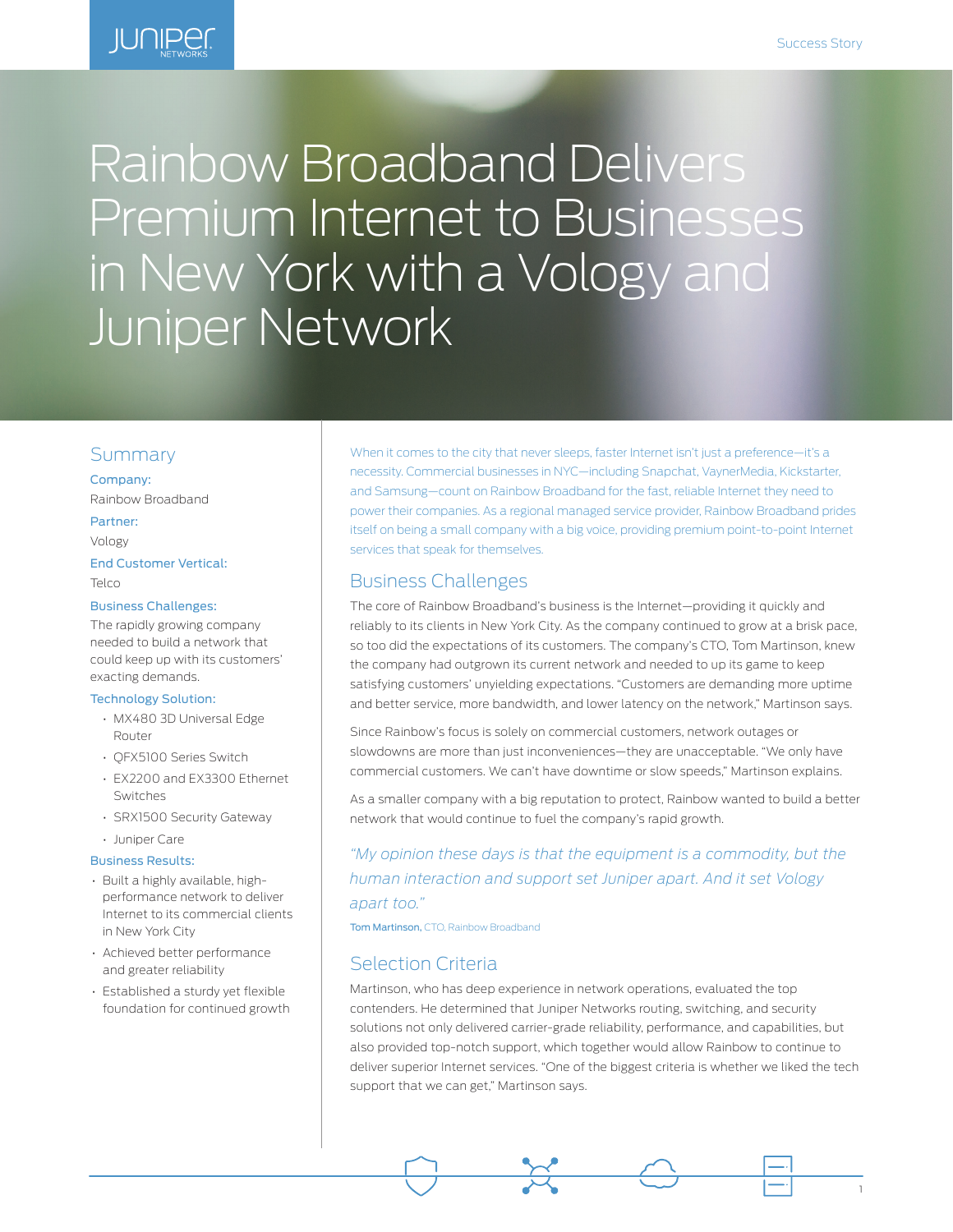Rainbow worked with Vology, a managed IT services provider, on sourcing. Martinson was impressed with the level of attention he received from Vology's senior account manager, James Smith. "He was extremely responsive to every e-mail, phone call, everything. He showed us the love and attention," says Martinson.

"Our customers have come to rely on our knowledge and understanding of technology solutions," Smith says. "We worked closely with Rainbow to understand their unique situation, their budget, and their tight deadlines, and ultimately helped them build a better network."

# Technology Solution

Rainbow built its new core network using the Juniper Networks® MX480 Series 3D Universal Edge Router and Juniper Networks QFX Series Switch. The new network delivers fast, reliable connectivity for Rainbow's high-speed Internet, voice, and Internet peering. Rainbow also takes advantage of Juniper's Virtual Chassis technology to interconnect multiple QFX Series switches as a single chassis and to simplify network operations. "Using Virtual Chassis was significantly better than the way we had done it before," Martinson says.

Customers can choose from a portfolio of Juniper Networks SRX Series Security Gateways and EX Series Ethernet Switches for connectivity to Rainbow.

Rainbow already used MX Series routers for its existing voice and data network and server farm, so the transition to Juniper products in the core was seamless. Juniper Networks Junos® operating system, the common OS for Juniper routing, switching, and security, was a key factor in that smooth migration. Using Junos OS shortens the time to deploy new services while lowering the cost of network operations.

Rainbow Broadband's engineering and network operations teams use Juniper Care to navigate and manage any issues that arise.

# Business Results

Building a better network with Juniper has improved Rainbow's Internet service reliability and performance and has created a strong, flexible foundation for its continued success. Network latency has decreased from 2.5 ms to .3 ms. And Rainbow can also offer customers higher speed services, including connectivity at 10 and 40 Gbps.

The performance improvements were also noticeable to customers. Dennis Arena, CTO of Arena One, a cloud communication provider and one of Rainbow's toughest customers, remarked, "Your network is so fast, I have patch cords with more latency."

"Working with Juniper and Vology has given us a big voice as a small company," Martinson says. "It's important for us to have a top-quality network when we are working with customers and peering partners. Juniper and Vology allowed us to build more than a network by delivering a better service to our customers."

Vology and Juniper's superior customer service and support have left Martinson very happy with his decision. "My opinion these days is that the equipment is a commodity, but the human interaction and support sets Juniper apart. And it set Vology apart too," he says.

*"Our customers have come to rely on our knowledge and understanding of technology solutions. We worked closely with Rainbow to understand their unique situation, their budget, and their tight deadlines, and ultimately helped them build a better network."*  James Smith, Senior Account Manager, Vology

# Next Steps

Rainbow's new carrier-grade network means the company can continue to grow without worrying about whether it can keep up with customers' high expectations and insatiable demand for Internet connectivity.

### For More Information

To find out more about Juniper Networks products and solutions, please visit <http://www.juniper.net>.

# About Vology

Vology, Inc. is a technology solutions provider that provides new and pre-owned technology hardware products, professional and managed services, asset disposition options, and asset lifecycle management services to healthcare, education, and government industries in the United States and internationally. It offers networking systems, storage products, data centers, and virtualization products. The company provides installation, project management, and staff augmentation services, and information technology management, security, and cloud services.